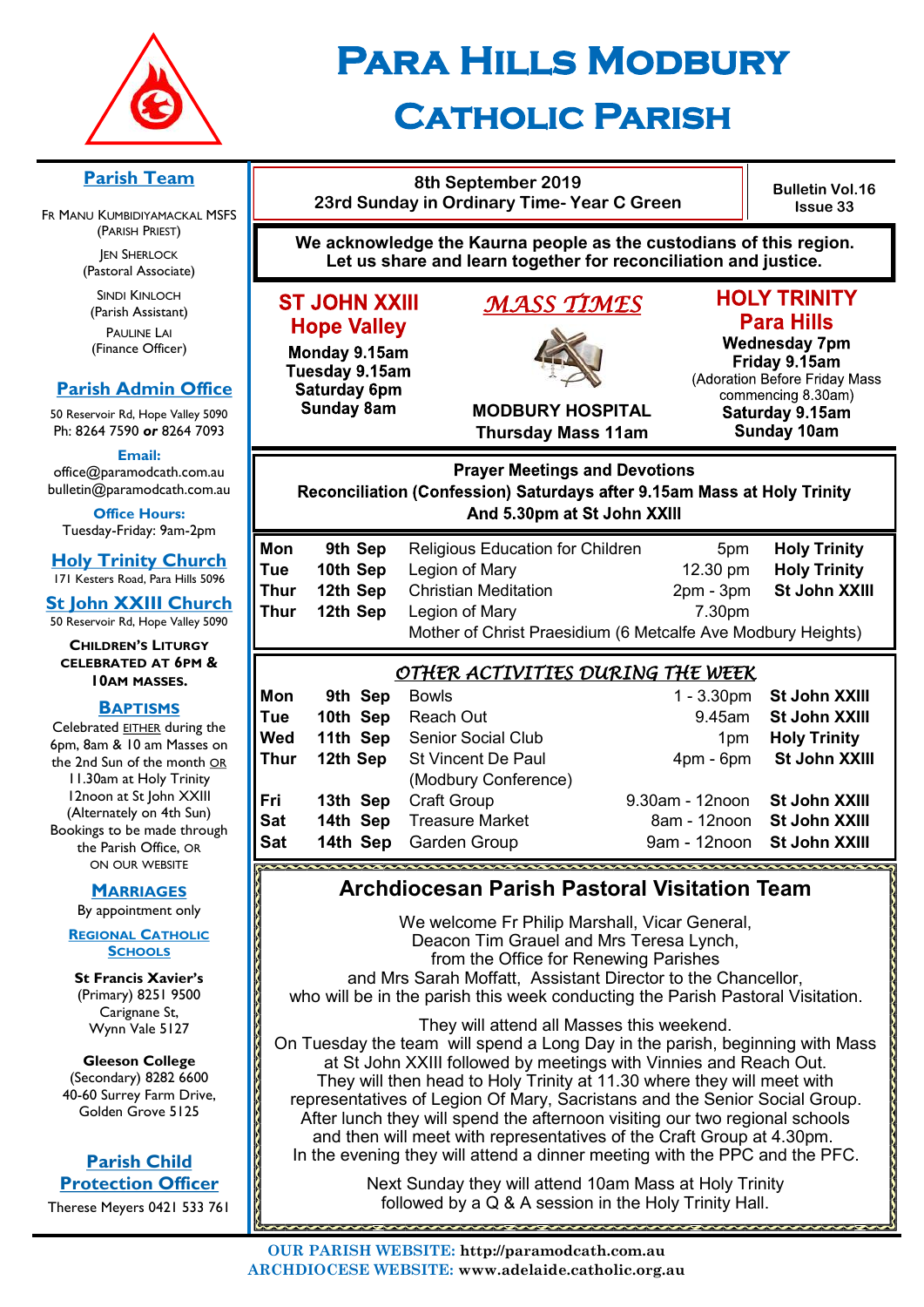### **If You Wish to be My Disciple**

Today's readings challenge us to the true Christian discipleship of total commitment to the will of God, putting God first in our lives living out the values that we profess even when we may have to suffer a loss.

The first reading, from the Book of Wisdom, instructs us to ask for the gifts of discernment and strength from the Holy Spirit so that we may do the will of God as His true disciples.

In the second reading, St. Paul teaches us that detachment and renunciation are necessary for a true disciple of Christ.

Today's Gospel reminds us to count the cost of being a disciple and follower of Christ because the cost is high: true Christian discipleship requires one to "renounce" both earthly possessions and possessions of the heart (i.e., one's relationships). Jesus lays out four conditions for true Christian discipleship. i) Renounce too much attachment to family, giving priority to God and His commandments. Why was Jesus, who had been recommending that his followers love everybody; including their enemies; suddenly announcing that no one could be his disciple unless he hated his own family? Matthew's Gospel puts it in lighter terms: "Whoever loves father or mother more than me is not worthy of me; and whoever loves son or daughter more than me is not worthy of me; and whoever does not take up the cross and follow me is not worthy of me."

(Mt 10:37-38). When Jesus said "hate your family," he was talking about spiritual detachment, the ability to put God first, before other relationships and before self-interest. ii) Break off the excessive attachment to possessions by leading a detached life, willingly sharing

one's blessings with others. iii) Accept the hard consequences of discipleship which include daily sacrificial service done for others and even the giving one's life for them. iv) Calculate the cost involved in following Jesus. Using the two parables of the tower-builder and the king defending his country, Jesus says: think long and hard about Christian discipleship

before a decision is made. Jesus commanded us to make disciples of all nations

(not "make members"). On the one hand, our text repeats the necessity of putting Jesus first; an extremely demanding condition. On the other hand, even "street

people" were generously invited to the banquet. The only "demand" was to come and eat and enjoy the

feast that had been prepared. Do we live in this tension between free grace and costly discipleship? Is there a difference between believing in Jesus and being a disciple? Yes! Being Jesus' disciple has never been

convenient. It is costly; costly in terms of money, time, relationships, and priorities. We do not always look for cheap grace. Cheap grace is the preaching of

forgiveness without requiring repentance, Baptism without discipline, Communion without confession. Cheap grace is grace without discipleship, grace without the cross, and grace without Jesus. Costly grace is the treasure hidden in the field and the pearl of great price for which the believer is willing to sell everything he/she has. Costly grace is the Gospel which must be lived and *cont*

| Readings for next Sunday, 15th Sep 2019 |                |
|-----------------------------------------|----------------|
| Exodus                                  | 32:7-11, 13-14 |
| 1Tim                                    | $1.12 - 17$    |
| Luke                                    | $15:1-32$      |
|                                         |                |

#### **Saints/Feast Days Of the Week**

9th St Peter Claver 12th The Most Holy Name of Mary 13th St John Chrysostom 14th The Exaltation of the Holy Cross

#### **Our Community's Prayer Petitions**  *PLEASE NOTE: THE NAMES ON THE SICK LIST WILL REMAIN FOR TWO MONTHS ONLY UNLESS OTHERWISE NOTIFIED.*

**BULLETIN PRAYER LIST:** Please note that names can only be added to this list by immediate family, or the ill person themselves (for reasons of privacy).

#### **Please Remember in your Prayers Those who are sick, especially:**

Patricia Kopf, Darcy Ridley, Paul Holmes, Dudley Dolman, Father Peter Milburn, Maria Hand, Emma Gammon, Asher Caudle, David North, Elijah Neri, Wayne Collins, Antoinette Pascale, Marg Dolman, Charlotte Fussell, Selena (Rose) Quinn, Phyllis Anthony, Reta Lockyer, John MacGrath, Ken Robinson, Graham Armstrong, Mary Redmond, Graham Speed, Marlen Piineda, David Truman, Bruce McAndie, Rosa Maria Santos, Sean Molloy, Betty Roper, Imperia De Ionno, Julie Reimann, Imelda Schulz, Maddison Calleja, Janice Forrester, Ray Zielonka, Jim Marlow, Gerry Canavan, Jayden Lee, Audrey Athayde, Marie Boulton, Sr. Marleen Dewar OLSH, Kay Kennedy, Rita Robinson, Eileen Ryan, Gary Lockyer, Yvonne Summers.

#### **Recently Deceased**

Greg Dew, Elizabeth Masefield, Michael Pritchard

preached; it is the gift which must be asked for, the door at which every disciple must knock. Costly grace means following Jesus, aware of and prepared for the pitfalls of discipleship but still willing to meet them and manage them daily with His help. We need to accept the challenge with heroic commitment: Jesus' challenge of true Christian discipleship can be accepted only if we practice the spirit of detachment and renunciation in our daily lives. Real discipleship demands true commitment to the duties entrusted to us by life, circumstances, the community or directly by God Himself, and by loving acts of selfless, humble and sacrificial love offered to all God's children around us. Let us remember that all this is possible only if we rely on the power of prayer and the guidance of the Holy Spirit.

Varilkumbidramatakal

# Catholic harities

#### **Catholic Charities 2019 Appeal**

September is Catholic Charities Month. Information brochures including a tear off envelope are available at each Mass Centre, for those who wish to donate in this way.

These envelopes can be placed on the collection plate at any weekend Mass during September.

**RESPONSORIAL PSALM: In every age, O Lord, you have been our refuge.**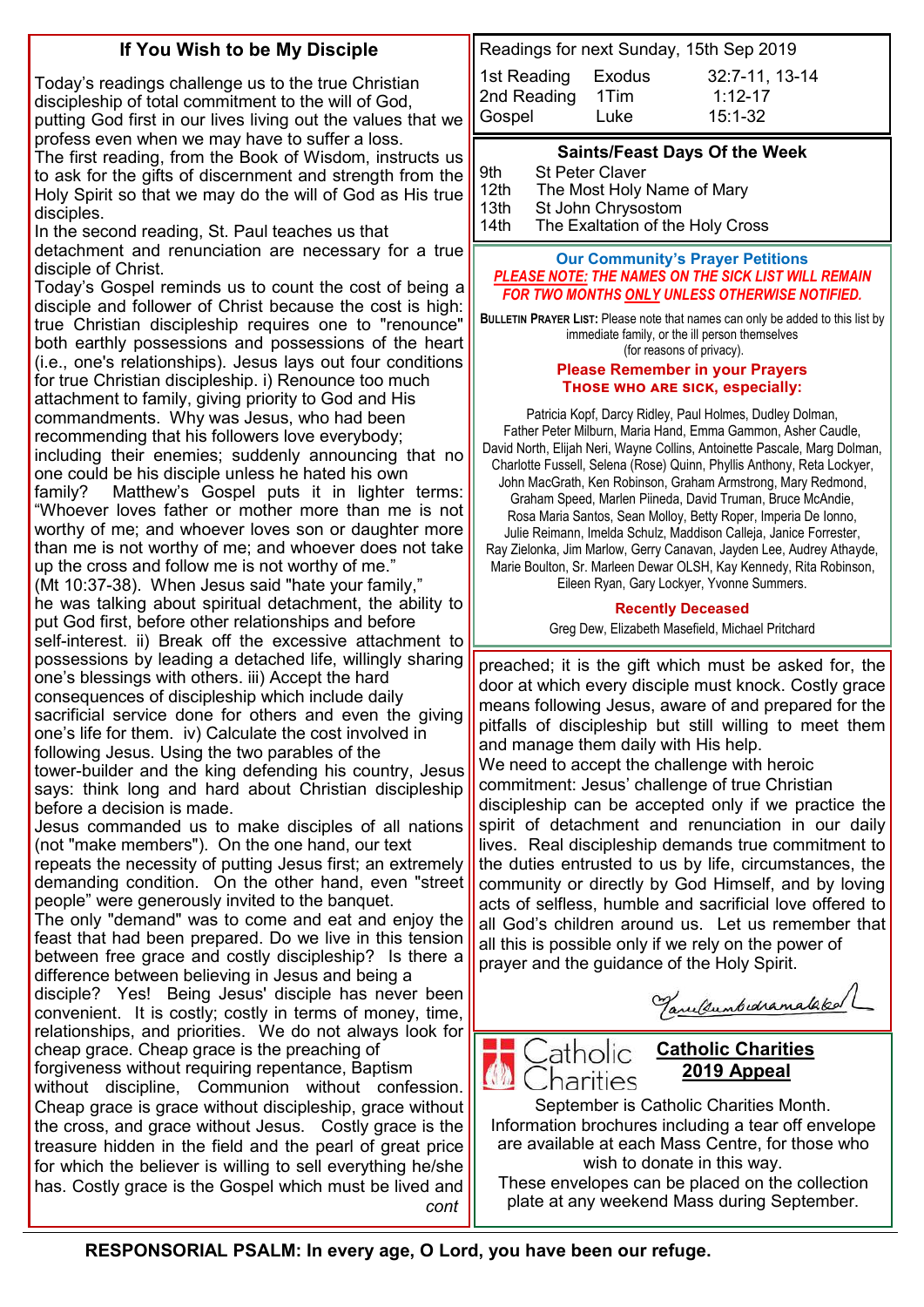#### **ST VINCENT DE PAUL HQ: 1300 729 202 from 9.00am — 1.00pm or www.vinnies.org.au**



网 G 命  $\mathscr{R}$ G 命 G

氟 G

#### **St Vincent de Paul Modbury Conference**

*Lord your timeless lesson sings out in the voice of constant waves, in the wind through the trees and in the harmonies of life. Wash clean our ears to hear you, make us listen now, for we need your great wisdom to assist us in our life. Amen.*

A very quiet week for assistance calls, with only one needing assistance with food to carry him and his three children through to his next benefit payment. Typically, when there's a tight budget, it doesn't take much to disrupt the balance.

**Pantry needs this week are:**  Tinned Meat, Small Vegemite, Pasta Sauce and Rice

If you can, please put any or all of these in the basket. We appreciate the assistance this provides us in keeping the pantry stocked against the assistance demand. .

Thank you and God Bless

Next meeting for the Conference will be at 4pm. Thursday (11th.) at St John XXIII. The volunteer co-ordinator from State Office will be attending to give us a bit of refresher training. It would be a good night for anyone with an interest to attend

#### REACH OUT GROUP

Tuesday 10th September 2019 9.15am Mass at St John XXIII

Reader: Jos Hensing Offertory: Ian and Judy Dalwood Communion: Maureen Kenny and Margaret Emery Altar Server: Leo North

For information about Reach Out please call Maureen Kenny Ph: 8396 7682 or M: 0418 821 859

Reach Out will have a special morning tea to welcome the Parish Pastoral Visitation Team. All welcome Please bring a plate



DEVELOPMENT FUND 2019

Congratulations Alex Balayance No. 25 Drawn by Marg Dolman For Dymphna Riordan

 Contact: Barbara Mathews 8258 8806 to be included in the draw.

#### **Can you help?**



A parishioner who has been attending 6pm mass at St John XXIII is seeking a lift. She lives at the Tea Tree Gardens Retirement Village on Grand Junction Road. If you can help her even if not every week please contact the parish office.

#### **Child Protection Sunday**

We celebrated Child Protection Sunday this weekend. 我要安排学校参考教授教授教授学校学校教授教授教授 During each Mass we will symbolically present our young people with the Archdiocesan Commitment Statement "Safeguarding Our Children and Young People" They will then display that poster on the sanctuary. Additionally each school age child will be presented with a pen setting out their rights and families will received a bookmark which can help them to discuss the parish commitment and young people's rights with their children. Our parish is committed to ensuring that our Church is a place where our young people feel welcome and feel safe. We are committed to being a parish where we are inclusive, where we celebrate cultural diversity and where we are a friendly and safe environment for all.

**We pray for all members of our Parish and especially for our young people. May they always feel welcome and safe in our community. Amen**

**Working Bee St John XXIII** There will be a Working Bee on

Saturday 21st September 9am - 12noon to reglue the top row of blocks on the retaining wall near the Presbytery at St John XXIII.

This will entail removing the blocks, chipping back some dirt, regluing and replacing the blocks, and then replacing the dirt. We need a few able bodied people with spades, shovels and pickaxes to help do the job. If you can help please come along on the morning with your tools and with enough help the task should not take too long

# **Holy Trinity**

There will be a Working Bee at Holy Trinity on Saturday 28th September 9am - 12noon To clean up the weeds around the property and especially the big carpark. Come along on the morning and bring your gloves, spades and any other tools you may need 

#### **Modbury Community and Craft Group Father's Day Raffle results**

ೲೲೲೲೲೲೲೲೲೲೲೲೲೲೲೲೲೲೲೲೲೲೲೲೲೲೲೲೲೲೲೲೲೲೲೲ

Crows Blanket won by ticket A22 A Conlon S Port Blanket won by ticket E62 G. Adams<br>September worden worden worden worden worden worden

#### **HAPPY BIRTHDAY SEPTEMBER BABIES**

14th Sean Norris, Nelia Javier-Banton

- 12th Felipa Cruz
- 13th Marcus Jackson



あわわるあわめある

**GOSPEL ACCLAMATION: Alleluia, alleluia! Let your face shine on your servant,** 

**and teach me your laws. Alleluia!**